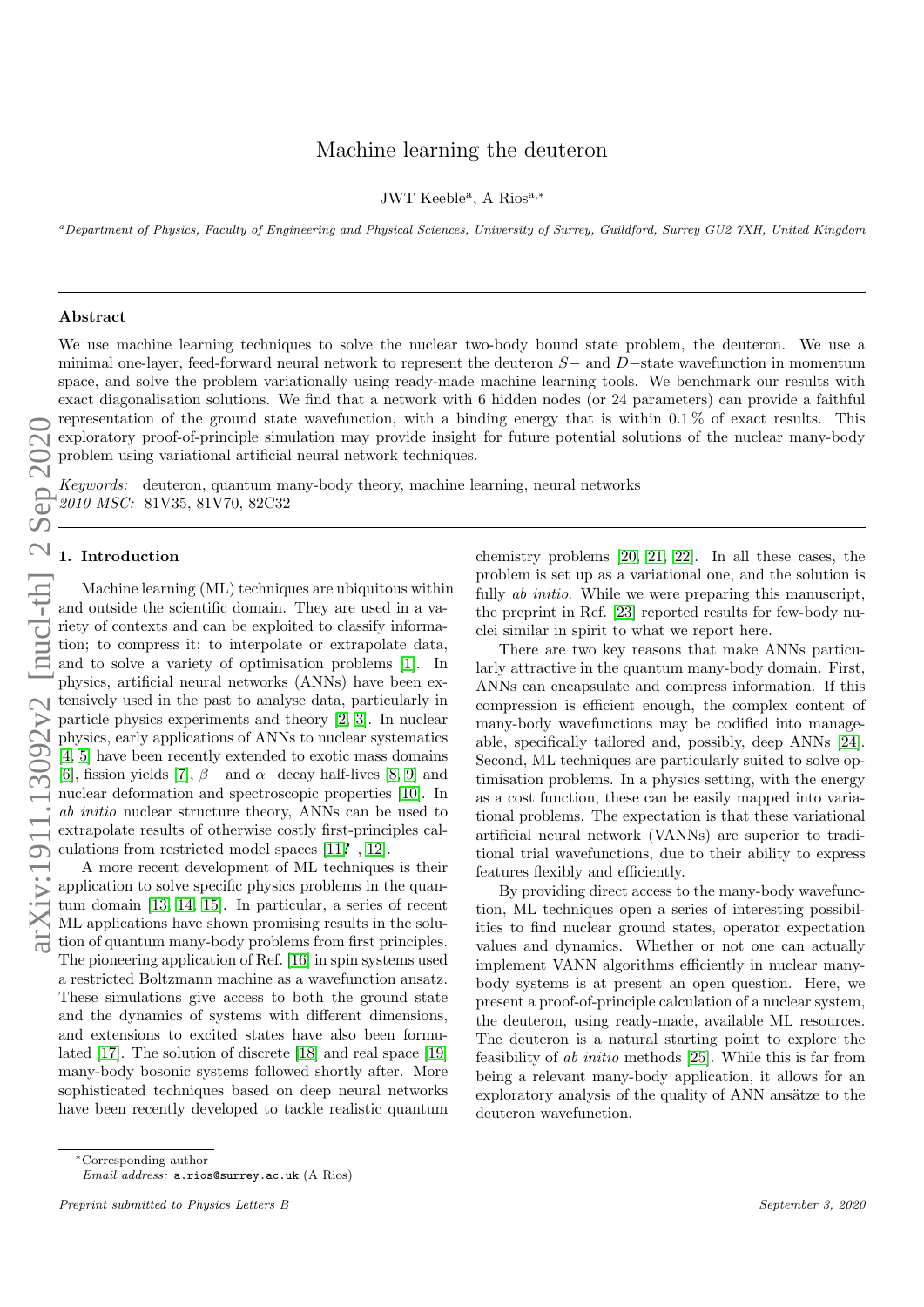

<span id="page-1-0"></span>Figure 1: ANN architecture used in this work. The input is a single value of momentum,  $q$ , and the wavefunctions are modelled in terms of a minimal single-layer network. In the example above, the number of hidden nodes is  $N_{\text{hid}} = 4$ . The ANN has two outputs, one for the S and one for the D state.

### 2. Methods

Our solution for the deuteron is variational. We set up a minimal trial wavefunction. Our ANN has a single input node: a value of relative momentum, q, between the neutron and the proton in the deuteron. The ANN has two output nodes, one for the  $L = 0$  (S) and one for the  $L = 2$  (D) state. In between, we set up a single layer with  $N_{\text{hid}}$  hidden nodes. The architecture of the network is shown in Fig. [1,](#page-1-0) which translates mathematically into a wavefunction ansatz

$$
\psi_{\text{ANN}}^{L}(q) = \sum_{i=1}^{N_{hid}} \mathcal{W}_{i,L}^{(2)} \sigma \left( \mathcal{W}_i^{(1)} q + b_i \right), \qquad (1)
$$

where  $\sigma(x)$  represents a non-linear activation function. The weights  $\mathcal{W}^{(1)}$  connect the input relative momentum, q, to a hidden layer, whereas  $\mathcal{W}^{(2)}$  connects the hidden layer to the two outputs. We also use a bias between the input and the hidden layer, **b**. We use bold notation  $\mathcal{W}^{(1)}$ to denote the full weight (or bias) vectors, as opposed to the vector components  $\mathcal{W}_i^{(1)}$ . The concatenation of all weights and biases is denoted by  $W = \{b, \mathcal{W}^{(1)}, \mathcal{W}^{(2)}\}.$ For a given number of hidden layer nodes  $N_{\text{hid}}$ , there are a total of  $4N<sub>hid</sub>$  parameters in the trial ANN wavefunction.

We use both a sigmoid and a softplus activation function  $\sigma(x)$  in our ansatz. The two functions are continuous and differentiable, and softplus is less prone to be affected by the vanishing gradient problem [\[26\]](#page-7-23). The output layer is a weighted linear sum of the values of the hidden nodes, and provides arbitrary admixtures of the S− and D− states,  $\psi_{\text{ANN}}^{L=0,2}$ . Dedicating a single layer to each of the two states would result in an increase of the number of parameters, departing from the minimal spirit of our approach.

The parameters  $W$  are used as variational parameters in a minimisation problem for the energy,

$$
E^{\mathcal{W}} = \frac{\langle \Psi_{\text{ANN}}^{\mathcal{W}} | \hat{H} | \Psi_{\text{ANN}}^{\mathcal{W}} \rangle}{\langle \Psi_{\text{ANN}}^{\mathcal{W}} | \Psi_{\text{ANN}}^{\mathcal{W}} \rangle}.
$$
(2)

We solve the problem explicitly in momentum space [\[27,](#page-7-24) [28,](#page-7-25) [29\]](#page-7-26). This is unlike previous VANN applications [\[19,](#page-7-16) [20,](#page-7-17) [21,](#page-7-18) [22\]](#page-7-19), but helpful for three practical reasons. First, in momentum space the kinetic term in the Hamiltonian of Eq. [\(2\)](#page-1-1) is a continuous function. In contrast, in real space, the kinetic term would involve numerically costly derivatives on the ANN wavefunctions. Second, for the deuteron, the separation between centre-of-mass and relative motion can be implemented straightforwardly. The centre-of-mass coordinate can be ignored and the problem is solved as an effective one-body Schrödinger equation in relative momentum, q. Third, a momentum space approach allows us to employ directly the numerical routines associated to the N3LO Entem-Machleidt nucleon-nucleon force, our interaction of choice [\[30\]](#page-7-27). We have tested the method with other momentum-space potentials, and have found similar levels of agreement with the corresponding benchmarks.

We use the same momentum quadrature in all our integrals. In the many-body case, these integrals may be more efficiently performed using Monte Carlo techniques [\[19\]](#page-7-16). For the one-dimensional integrals associated to the deuteron, we estimate that a large number of Monte Carlo samples of order  $> 10^5$  is needed to get an accurate prediction for the binding energy. We instead use  $N_k = 64$ points in a Gauss-Legendre quadrature, and use a tangential change of variables to extend the integration range from 0 to  $k_{\text{max}} = 500 \text{ fm}^{-1}$ . This approach provides a dense mesh at low momenta, while sparsely covering the high-momentum region (only 7 mesh points lie beyond  $k = 5$  fm<sup>-1</sup>). We use the same quadrature to solve the exact ground state eigenvalue problem, to set a benchmark for the VANN solution and find an "exact" ground state energy,  $E_{\text{GS}} = -2.2267$  MeV.

The choice of a continuous momentum basis, as opposed to a discrete basis, is further motivated by an important result on ANNs. The Universal Approximation Theorem guarantees that a network with a single layer provides a faithful representation of any continuous function within a given domain, provided  $N_{\text{hid}}$  is large enough [\[31,](#page-7-28) [32\]](#page-7-29). In this sense, working in continuous momentum space, rather than in a discrete basis, may be advantageous. One naively expects that ANNs should mimic the shape of any wavefunction, if given enough hidden nodes to do so. We note that perfect agreement between input and output is likely to require a local cost function, to penalise differences throughout momentum space. This is not necessarily the case here, where we use a global (integrated) energy cost function.

<span id="page-1-1"></span>We solve the variational problem in three different steps, implemented using the ready-made PyTorch framework [\[33\]](#page-7-30). First, we initialise the network using random weight values. We sample from uniform distributions with  $\mathcal{W}^{(1)}$ [−1, 0), **b** ∈ [−1, 1) and  $W^{(2)}$  ∈ [0, 1). This differs from the traditional Xavier initialisation scheme, which has a poor performance in this problem [\[34\]](#page-7-31). After this random initialisation, the wavefunctions are featureless and have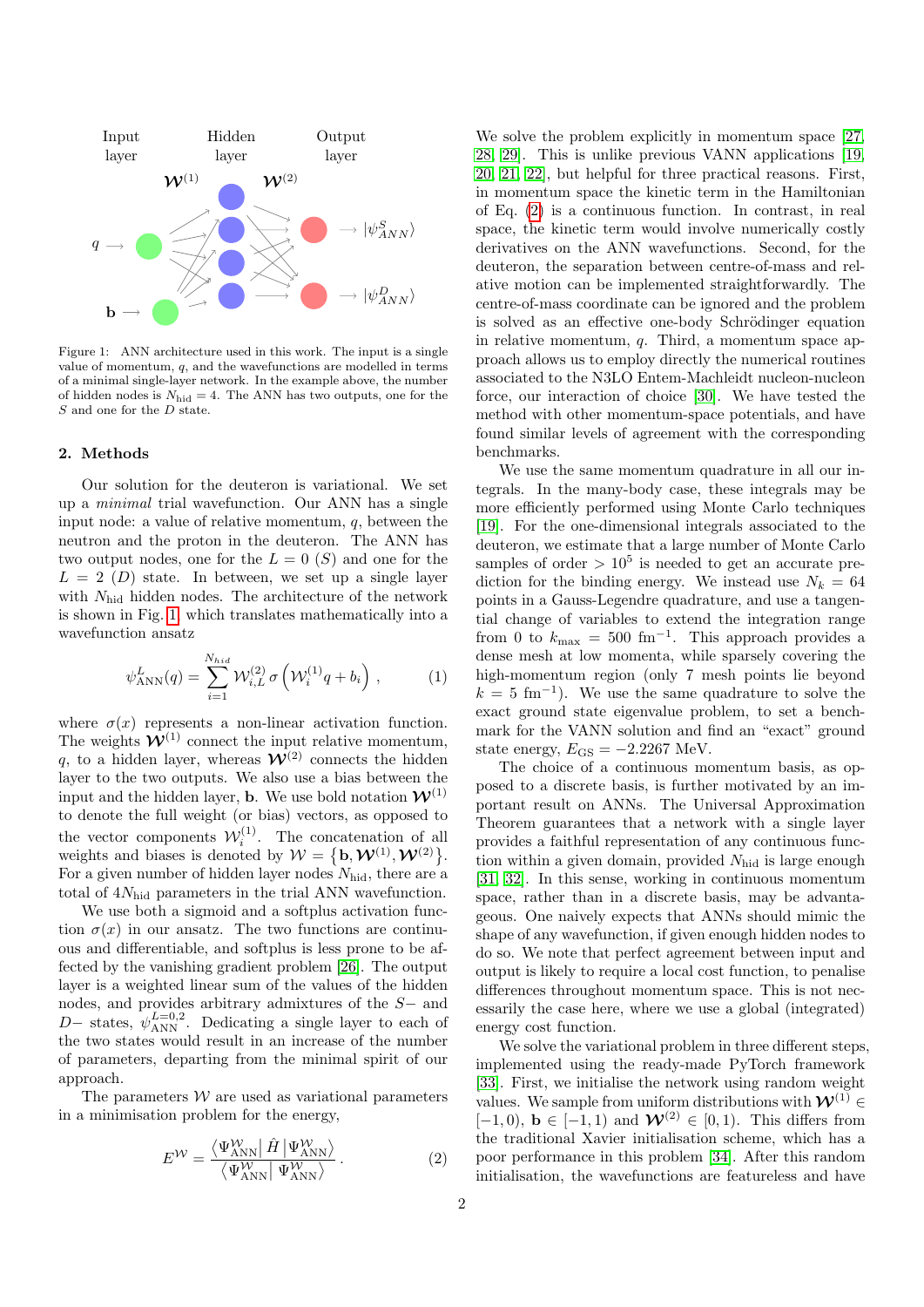

<span id="page-2-0"></span>Figure 2: Deuteron binding energy as a function of iteration number for a network with  $N_{\text{hid}} = 10$  and a softplus activation function. The energy cost function is minimised using RMSprop (see [Appendix A](#page-4-0) for details).

no bearing to physical ones. In a second step, we therefore follow Ref. [\[19\]](#page-7-16) and train the ANN to reproduce physically inspired, but arbitrary, target wavefunctions for each of the two states. We use a functional form  $\psi_{\text{targ}}^L(q) \propto q^L e^{-\frac{\xi^2 q^2}{2}}$ with  $\xi = 1.5$  fm, which provides target wavefunctions with momentum space widths which are similar to the exact solutions.

We train the ANN wavefunction to match the target wavefunction in a supervised manner. The cost function,  $\mathcal{C} = \mathcal{C}^{S} + \mathcal{C}^{D}$ , is the sum of the individual contributions for each state,  $\mathcal{C}^L = (\mathcal{K}^L - 1)^2$ , where we introduce the overlap

$$
\mathcal{K}^{L} = \frac{\left\langle \psi_{\text{targ}}^{L} \right| \psi_{\text{ANN}}^{L} \right\rangle^{2}}{\left\langle \psi_{\text{targ}}^{L} \right| \psi_{\text{targ}}^{L} \left\langle \psi_{\text{ANN}}^{L} \right| \psi_{\text{ANN}}^{L}} \tag{3}
$$
\n
$$
= \frac{\left[ \int_{0}^{\infty} dq \, q^{2} \psi_{\text{targ}}^{L} (q) \psi_{\text{ANN}}^{L} (q) \right]^{2}}{\int_{0}^{\infty} dq \, q^{2} \psi_{\text{targ}}^{L} (q) \psi_{\text{targ}}^{L} (q) \int_{0}^{\infty} dq \, q^{2} \psi_{\text{ANN}}^{L} (q) \psi_{\text{ANN}}^{L} (q)}
$$

The RMSprop scheme is used to minimise  $\mathcal{C}$  for  $10^5$  iterations [\[14,](#page-7-11) [35\]](#page-7-32). We provide more details about this scheme in [Appendix A,](#page-4-0) and list here only the relevant hyperparameters:  $\alpha = 10^{-2}$ ,  $\beta = 0.9$  and  $\epsilon = 10^{-8}$ . The network calculates an unnormalised wavefunction for each partial wave. In the minimisation algorithm, the wavefunction normalization constants divide the learning rates. Because these normalization constants are typically larger than one, unnormalized wavefunctions effectively reduce the learning rate during the minimisation process, allowing for a relatively large value of  $\alpha$ . After this initial training step, the resulting overlap is within  $1 - 5\%$  of the desired value of  $K^L = 1$ . The admixture of the S– and the D−states is deliberately chosen to have an unphysically large value of 50 %.

The third and final step is the actual variational energy minimisation. We let the network evolve to readjust the wavefunctions while minimising the energy. The initial large admixture between the two states does not hinder the convergence of the VANN. We use RMSprop again to minimise the energy cost function in Eq. [\(2\)](#page-1-1), with the same hyperparameter set discussed above. A typical energy min-



<span id="page-2-2"></span>Figure 3: Binding energy of the deuteron (top panel), fidelities  $\mathcal{F}^L$  (central) and D-state probability (bottom) as a function of the number of hidden layer nodes,  $N_{\text{hid}}$ . Lines (bands) are obtained from the average (standard deviation) of 50 independent VANN runs. Horizontal (dashed) lines show the benchmark result.

<span id="page-2-1"></span>imisation curve for the case with  $N_{\text{hid}} = 10$  and a softplus activation function is shown in Fig. [2.](#page-2-0) Within the first few thousands of iterations (not shown in the Figure for clarity), the descent is fast and smooth and the network is able to bind the deuteron. After about 10, 000 iterations, fluctuations appear. This allows for the energy to be overshot at times, but the minimisation algorithm eventually corrects for that. At 50, 000 iterations, the binding energy is already within 10% of the benchmark value (dashed line). We stop our runs at  $250,000$  iterations, where the binding energy is converged within fluctuations of the order of 2−3 keV.

### 3. Results

.

We explore the bias and variance of our minimal VANN model, particularly the out-of-sample error, in two different ways. First, we change the number of hidden layer nodes from  $N_{\text{hid}} = 2$  to 20, in steps of 2. An extended discussion up to  $N_{\text{hid}} = 100$  is presented in [Appendix B.](#page-5-0) This provides an idea of how model predictions change with an increase in the number of variational parameters. Second, we initialise the model, train it to target wavefunctions and minimise the energy with 50 different random seed configurations. The results shown here are obtained as the means and standard deviations of these 50 individual runs. This helps identify weight initialisation effects.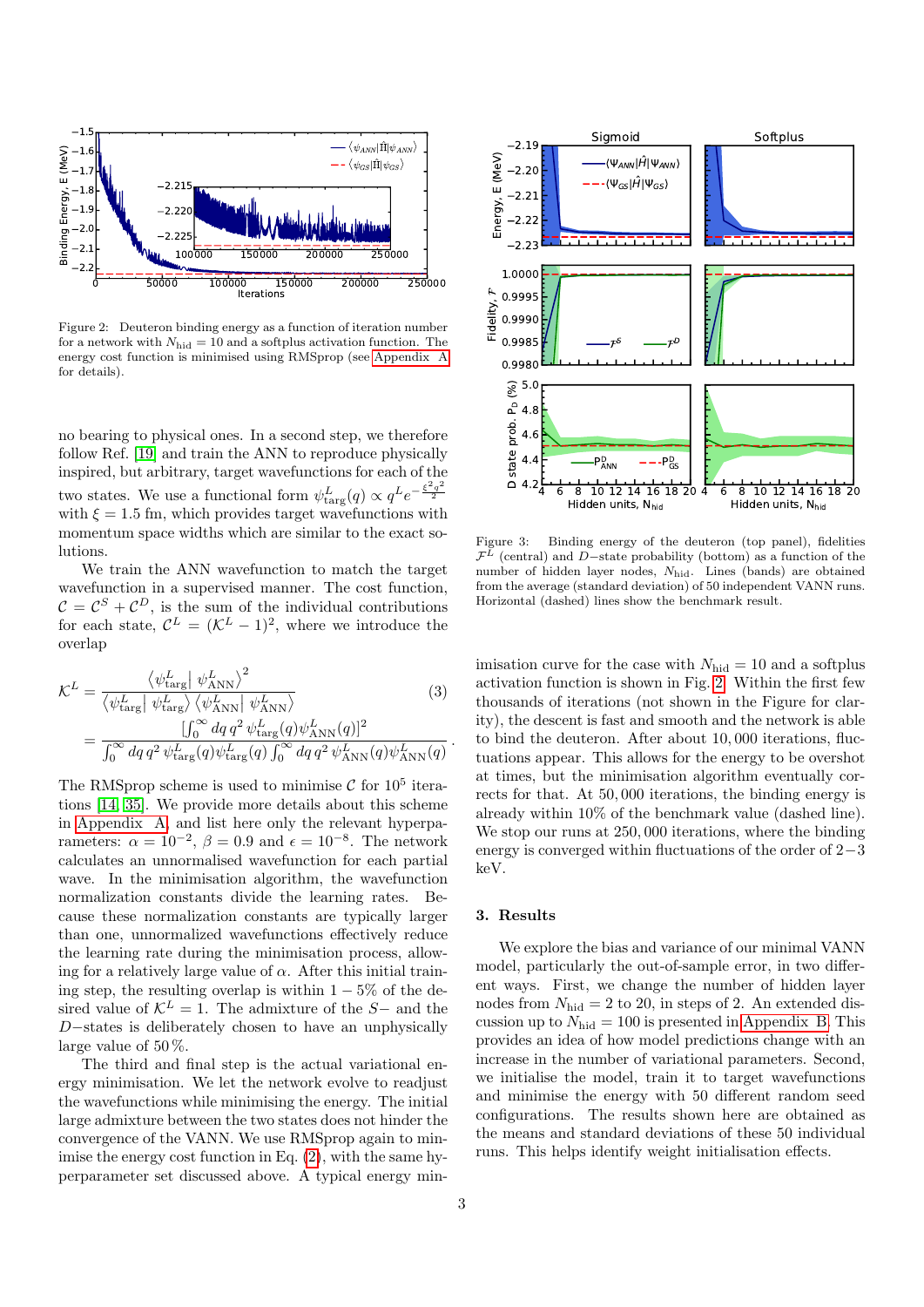<span id="page-3-0"></span>Table 1: VANN results for the fidelities  $\mathcal{F}^S$  and  $\mathcal{F}^D$ ; binding energy E and D−state probability  $P^D$  as a function of N<sub>hid</sub>. Columns 2-5 (6-9) provide results for sigmoid (softplus) activation functions. For completeness, we provide the benchmark exact values in the bottom row.

|                | Sigmoid         |                 |              |                 | Softplus        |                 |               |                  |
|----------------|-----------------|-----------------|--------------|-----------------|-----------------|-----------------|---------------|------------------|
| $N_{\rm hid}$  | $\mathcal{F}^S$ | $\mathcal{F}^D$ | $E$ (MeV)    | $(\%)$<br>$P^D$ | $\mathcal{F}^S$ | $\mathcal{F}^D$ | $E$ (MeV)     | $(\% )$<br>$P^D$ |
| $\overline{4}$ | 0.998(2)        | 0.995(10)       | $-2.15(16)$  | 4.64(22)        | 0.9980(16)      | 0.993(21)       | $-2.14(12)$   | 4.57(44)         |
| 6              | 0.99994(2)      | 0.99995(4)      | $-2.223(1)$  | 4.51(7)         | 0.99983(13)     | 0.99976(20)     | $-2.220(6)$   | 4.50(12)         |
| 8              | 0.999973(7)     | 0.999974(22)    | $-2.2247(7)$ | 4.52(6)         | 0.999950(21)    | 0.999963(30)    | $-2.2243(18)$ | 4.52(9)          |
| 10             | 0.999981(5)     | 0.999974(21)    | $-2.2249(8)$ | 4.53(6)         | 0.999964(7)     | 0.999981(10)    | $-2.2248(8)$  | 4.50(7)          |
| 12             | 0.999985(4)     | 0.999983(20)    | $-2.2253(7)$ | 4.52(5)         | 0.999970(6)     | 0.999983(12)    | $-2.2251(7)$  | 4.51(8)          |
| 14             | 0.999987(3)     | 0.999986(14)    | $-2.2254(6)$ | 4.52(5)         | 0.999973(4)     | 0.999981(14)    | $-2.2251(7)$  | 4.51(8)          |
| 16             | 0.999989(4)     | 0.999986(14)    | $-2.2254(6)$ | 4.51(4)         | 0.999975(6)     | 0.999985(11)    | $-2.2252(8)$  | 4.53(6)          |
| 18             | 0.999990(3)     | 0.999982(17)    | $-2.2255(5)$ | 4.52(5)         | 0.999975(4)     | 0.999981(16)    | $-2.2251(8)$  | 4.52(7)          |
| 20             | 0.999992(3)     | 0.999985(11)    | $-2.2256(5)$ | 4.51(5)         | 0.999976(5)     | 0.999984(14)    | $-2.2252(8)$  | 4.51(7)          |
| Exact          |                 |                 | $-2.2267$    | 4.51            |                 |                 | $-2.2267$     | 4.51             |

When a ground-state ANN wavefunction has been obtained, we quantify its quality by comparing it to the benchmark wavefunction from exact diagonalisation using a partial-wave fidelity,  $\mathcal{F}^L$ . This is akin to the overlap de-fined in Eq. [\(3\)](#page-2-1) with the replacement  $\psi_{\text{targ}}^L \to \psi_{\text{GS}}^L$  [\[19\]](#page-7-16). The closer  $\mathcal{F}^L$  is to one, the closer our wavefunction reproduces the exact diagonalisation results.

The main results of this paper are reported in Fig. [3](#page-2-2) and, in a tabular form, in Table [1.](#page-3-0) In all cases, we report outcomes obtained for both sigmoid and softplus activation functions. With an  $N_{\text{hid}} = 2$  model, not shown for brevity, the deuteron is already bound by  $\approx 0.8$  MeV. For  $N_{\text{hid}} = 4$ , the quality of the ANN ansatz is relatively competitive, with fidelities within 2% of  $\mathcal{F}^L = 1$ , and a binding energy that is already within about  $\approx 5\%$  of the benchmark value, albeit with a significant standard deviation. At the level of  $N_{\text{hid}} = 6$ , we already obtain energies (fidelities) that are accurate within 10 keV (0.05%). As  $N_{\text{hid}}$  increases, the energy approaches the benchmark, and stabilises around  $N_{\text{hid}} \approx 10$ . Above this value, we find a relative agreement of the order of  $\approx 2 \text{ keV}$  in energies. The error in fidelities remains relatively constant above  $N_{\text{hid}} \approx 10$  too, at a level of  $\approx 0.005\%$  across all the models.

Having access to the wavefunctions, we can also compute structural properties of the deuteron. The D−state probability,  $P_{\text{ANN}}^D = \langle \psi_{\text{ANN}}^D | \psi_{\text{ANN}}^D \rangle$ , is correlated with the strength of the tensor force. With as little as 4 hidden nodes the admixture between the  $S$  and  $D$  states is off by just over 0.1%. As  $N_{\text{hid}}$  increases, the values approach the benchmark  $P_{\text{GS}}^D = 4.51\%$ . The bottom panel of Fig. [3](#page-2-2) indicates that the network is able to predict the admixture between the  $S$  and  $D$  state with a variance of less than  $0.1\%$ .

When it comes to different activation functions, the sigmoid and softplus results provide qualitatively similar results. We take this is as a sign of robustness in the methodology. At a quantitative level, the sigmoid calculations outperform the softplus results. Sigmoids seem to provide results that are closer to benchmarks and have relatively smaller variances. As seen in the Table [1,](#page-3-0) but also in the  $N_{\rm hid}$  convergence shown in the central panels of Fig. [3,](#page-2-2) the fidelities predicted by the sigmoid ANN for the S−state are substantially better than those predicted by the softplus ANN. D−state fidelities, in contrast, have a similar level of quality for both activation functions.

Variational calculations with the same N3LO interaction typically require  $\approx 8$  parameters to find energies within 0.1 MeV of the exact value [\[27,](#page-7-24) [28,](#page-7-25) [29\]](#page-7-26). We are not aware of other variational calculations in momentum space that use more parameters. We have however set up a stochastic variational method solution to the deuteron, with exactly the same momentum-space set-up [\[36\]](#page-7-33). We find that, to get an accuracy equivalent to the  $N_{\text{hid}} = 6$ case of the ANN models, 24 − 32 parameters are required. We take this as an indication that other variational methods require a similar number of parameters to reach the same level of agreement with exact benchmarks.

Despite a relatively low variance and a very small error in the fidelities, the energy associated to the VANN wavefunction never quite reaches the benchmark value as Nhid increases. In an attempt to understand the origin of the discrepancy, we compare in Fig. [4](#page-4-1) the exact wavefunctions (solid lines) and the  $N_{\text{hid}} = 10$  sigmoid (dashed) and softplus (dotted) ANN predictions for the  $S$  (left panel) and D states (right). The width associated to the 50−run standard deviation is included in the ANN wavefunctions, but it is hard to see on this scale. The agreement between ANN and exact wavefunctions is excellent across a wide range of momenta, including the change of sign of the S–state wavefunction around  $q = 1.8$  fm<sup>-1</sup>. The only region where a significant discrepancy is visible is close to the origin,  $q < 0.05$  fm<sup>-1</sup>. There, the softplus ANN overshoots linearly the S−state wavefunction, and undershoots the D−state result. While the sigmoid predictions have some inherent curvature, they still miss the quanti-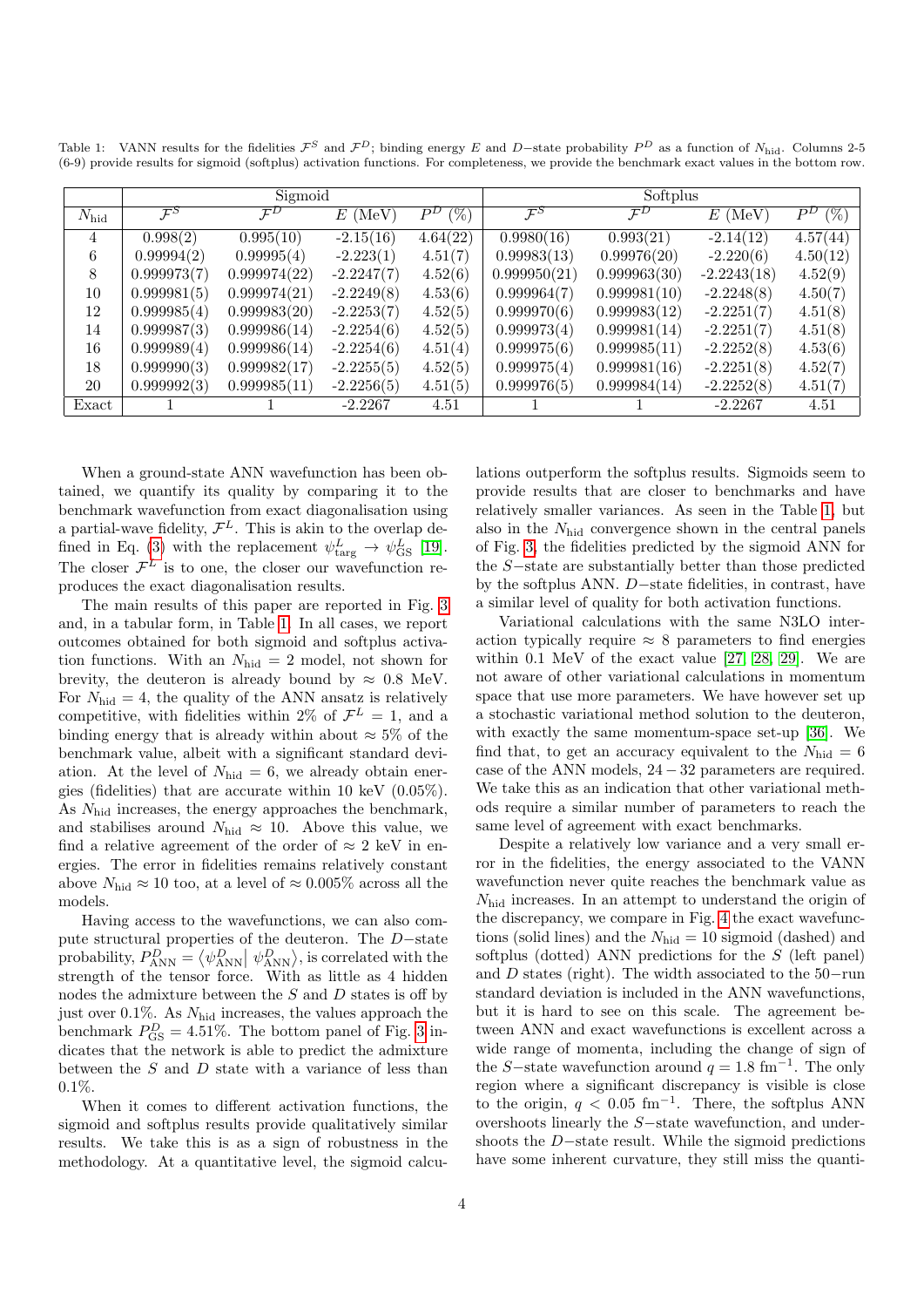

<span id="page-4-1"></span>Figure 4: Left (right) panel: the  $S(D)$  state wavefunction as a function of momentum. Exact wavefunctions (solid lines) are compared to the  $N_{\text{hid}} = 10$  ANN wavefunctions using sigmoid (dashed) and softplus (dotted) activation functions. The bands correspond to the standard deviation associated to 50 different initialisation runs.

tative dependence of  $\psi_{\text{GS}}$  at low momentum.

The low-momentum mismatch is to a certain extent expected. All the integrals, including those associated to the energy cost function, carry a  $q^2$  factor [see Eq. [\(3\)](#page-2-1)]. Consequently, there is no energetic penalty for the VANN energy to miss the correct shape at zero momentum. As discussed further in [Appendix B,](#page-5-0) the  $q^2$  phase-space factor is also largely responsible for the constant variance in all quantities for  $N_{\text{hid}} > 10$ . Having said that, the presence of this factor also implies that energy differences with respect to the exact case must originate at finite momenta. Our preliminary analysis indicates that the small differences with respect to the benchmark energy value originate at relatively large momenta (in the region  $2 - 10$  fm<sup>-1</sup>). The correct low-momentum boundary conditions may need to be explicitly incorporated to further improve these energy predictions. We note however that the asymptotics in this region are L-dependent,  $\psi^L(q) \approx q^L$ . Including these or any further information explicitly in the ansatz would require additional layers in the ANN, beyond the minimal philosophy of our exploratory analysis.

### 4. Conclusions

Our results show, for the first time, that VANN techniques can be used successfully in solving bound-state nuclear physics problems. We find that minimal networks with a single layer and as little as  $N_{\text{hid}} = 6$  nodes provide faithful representations of the exact wavefunction, providing binding energies within a few keV of benchmarks - or  $0.1\%$  in relative value. Structural properties, like  $P_D$ , are a by-product of the calculation and show similar levels of agreement. The variance of the models remain rather constant for a wide range of  $N_{\text{hid}}$ . We speculate that this constant variance, of the order of a fraction of a percent, arises as a consequence of the  $q^2$  phase-space factors in all the integrals associated to physical values.

For the deuteron, these results are not yet competitive in terms of computing time. Our results however indicate that very simple architectures with a small number of nodes are already good starting points, yielding accurate results. Our simple implementation using existing ML tools is effectively solving a one-body problem in relative coordinates in a fixed momentum mesh. It is not designed to solve fully fledged many-body systems. If the simplicity in the ANN ansatz could be exploited for heavier systems, the scaling in computing time of VANN techniques may remain relatively mild. If this is the case, one may be able to tackle heavier systems with this variational ab initio approach, as already demonstrated in quantum chemistry [\[20,](#page-7-17) [21,](#page-7-18) [22\]](#page-7-19).

We foresee some bottlenecks before extending the reach of VANN techniques to higher mass numbers. First, techniques to explicitly include antisymmetrisation in the manybody wavefunction need to be developed. Recent results exploiting permutation-equivariant ANNs can provide a way forward [\[20\]](#page-7-17). Second, the network will have to deal with several configurations, as well as two- and threenucleon interactions. Third, and more important, it remains to be seen whether a generic extension of VANNs to incorporate arbitrary spin and isospin is possible. This may require specifically tailored deep ANN architectures. Only after these issues have been tackled, it will become clear whether ML is a competitive tool for ab initio nuclear physics.

## 5. Acknowledgments

This work is supported by the UK Science and Technology Facilities Council (STFC) through grant ST/P005314/1. We thank Pierre Arthuis and Mehdi Drissi for a careful reading of the manuscript and for useful discussions.

# <span id="page-4-0"></span>Appendix A. RMSprop

We use the Root Mean Square Propagation (RMSprop) method in all the minimisation processes involved in our work [\[14,](#page-7-11) [35\]](#page-7-32). This deterministic approach is relatively popular in the ML community and can be thought of as an extension of the standard gradient descent method, including additional information on the second moment of the gradient. In a standard gradient descent scenario, ANN weights,  $W_t$ , are updated at each optimisation iteration. t, following the direction of maximum change in the cost function  $\mathcal{C}$ ,

$$
\mathcal{W}_{t+1} = \mathcal{W}_t - \alpha \frac{\partial \mathcal{C}}{\partial \mathcal{W}_t}.
$$
 (A.1)

The hyperparameter  $\alpha$  is generally referred to as learning rate. In contrast, in the RMSprop algorithm, the updates proceed in two steps,

$$
\mathcal{V}_{t+1} = \beta \mathcal{V}_t + (1 - \beta) \left( \frac{\partial \mathcal{C}}{\partial \mathcal{W}_t} \right)^2, \tag{A.2}
$$

<span id="page-4-2"></span>
$$
\mathcal{W}_{t+1} = \mathcal{W}_t - \frac{\alpha}{\sqrt{\mathcal{V}_t} + \epsilon} \frac{\partial \mathcal{C}}{\partial \mathcal{W}_t}.
$$
 (A.3)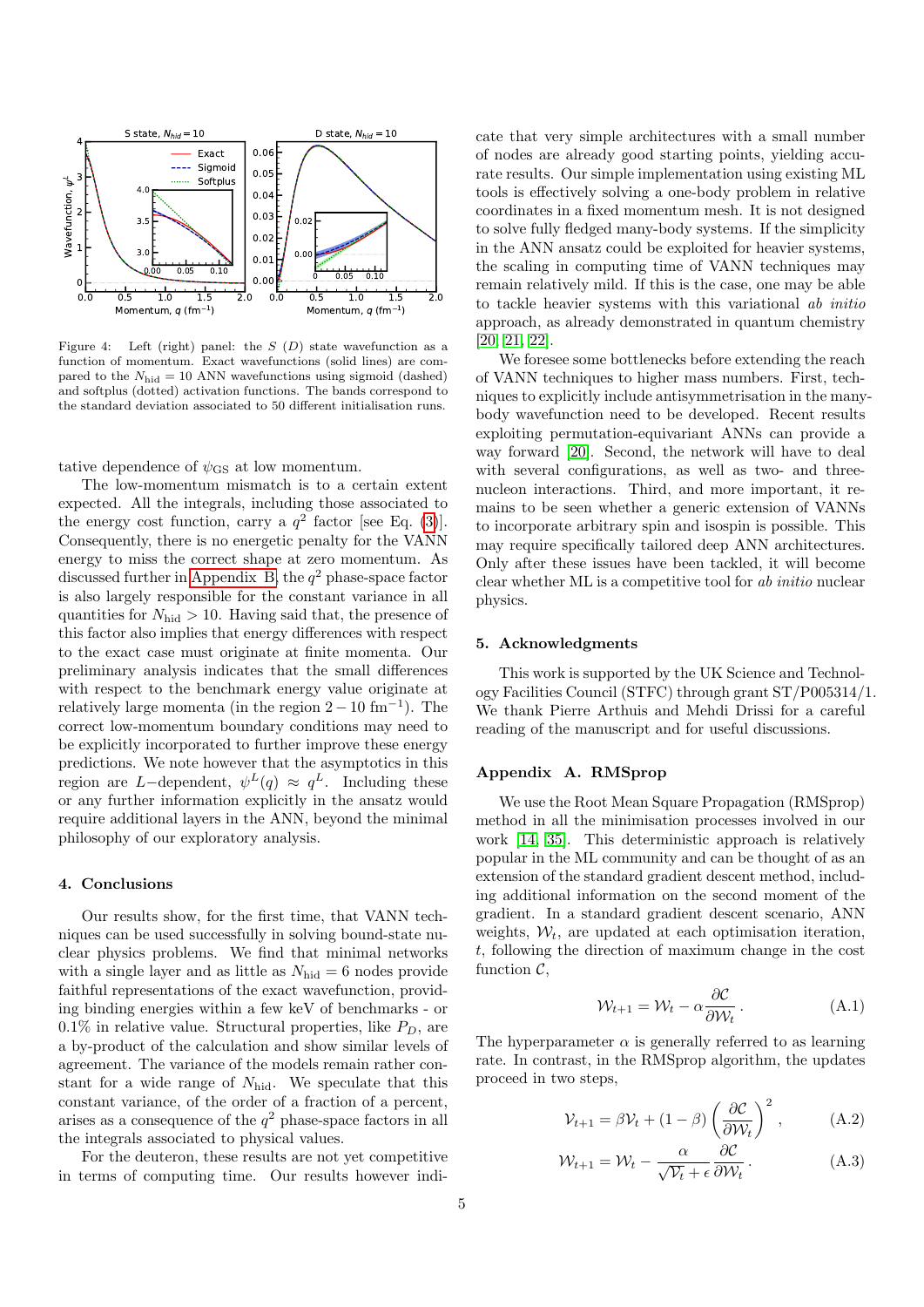In the first step,  $V$  provides an exponential moving average (EMA) of the square of the gradient in the direction of a particular weight within the network. The starting point is  $V_{t=0} = 0$ . The smoothing hyperparameter,  $\beta \in [0,1)$ , controls the importance of the history of the square of the gradient. The EMA allows the recent history of the gradient to be stored efficiently. The second term, Eq. [\(A.3\)](#page-4-2), is akin to the standard gradient descent, but the prefactor √  $\sqrt{\mathcal{V}_t} + \epsilon$  regulates the learning rate,  $\alpha$ . In this process, all weights have a learning rate that is modified to better suit the local geometry in the cost function minimisation landscape. The regularisation hyperparameter  $\epsilon$  has a small value to stop any divide-by-zero errors in the event that  $V_t = 0$ . In our implementation, we use a learning rate  $\alpha = 10^{-2}$ , a smoothing constant  $\beta = 0.9$ , and a numerical stability constant  $\epsilon = 10^{-8}$ . We note that PyTorch's implementation of RMSprop differs from Tensorflow in the prefactor of Eq. [\(A.3\)](#page-4-2), where the numerical stability constant  $\epsilon$  is included within the square root.

RMSprop requires access to the explicit derivatives of the cost function with respect to the weights,  $\partial \mathcal{C}/\partial \mathcal{W}_t$ . These are calculated via PyTorch's autograd library. autograd<br>is a form of differentiation which is not based on numeri Figure B.5: is a form of differentiation which is not based on numerical nor symbolic methods [\[37\]](#page-7-34).The autograd library supports reverse-mode automatic differentiation [\[33,](#page-7-30) [38\]](#page-7-35). This calculates the gradient of the network with respect to a given parameter by exploiting a tree map describing the dependencies of all nodes on different variables. autograd requires pre-computed derivatives at each node, and subsequently exploits the chain-rule to calculate derivatives throughout the network. A pedagogical example of the use of autograd can be found in section 3.2 of Ref. [\[37\]](#page-7-34). Finally, we note that we do not need to perform any derivatives of the wavefunction itself as a function of momentum q. This is in contrast to real-space implementations, where gradients as a function of spatial coordinates are required to compute many-body kinetic energies.

### <span id="page-5-0"></span>Appendix B. Wavefunction variance analysis

In a typical bias-variance tradeoff scenario, one expects the variance on the ANN predictions to initially decrease with  $N_{\text{hid}}$ , as the model improves its flexibility, only to see it increase above an optimal value,  $N_{\text{hid}}^{\text{opt}}$ , as overfitting takes over [\[14\]](#page-7-11). Instead, we find that the variance obtained as the standard deviation of 50 VANN runs remains relatively constant above  $N_{\text{hid}} \approx 10$ . We show this graphically in Fig. [B.5,](#page-5-1) where the  $N_{\text{hid}}$  range of Fig. [3](#page-2-2) is extended up to  $N_{\text{hid}} = 100$ . The figure clearly indicates that the variance remains constant across the whole  $N_{\text{hid}}$ range. In addition, the quality of the results in terms of difference with respect to benchmarks also saturates above a given threshold value.

We postulate that the constant variance is the result of a shortcoming of our implementation - namely the fact that we work with relative momenta in spherical coordinates. As a consequence, all the integrals associated



<span id="page-5-1"></span>Same as Fig. [3](#page-2-2) but with an extended range in  $N_{\text{hid}}$ . Note the change in scales in the  $y$ −axis, which are significantly closer to the benchmark values here.

to physical quantities carry a  $q^2$  prefactor, as shown in Eq. [\(3\)](#page-2-1). This is the case for the (global) energy cost function, too. In other words, there is no penalty associated to changing the zero (or, for that matter, the low-momentum values) of the wavefunction. In principle, the wavefunction could be arbitrarily far away from the benchmark, without additional costs. In practice, however, the continuity of the activation function and its asymptotic properties at large values of input are reflected in this region. We stress that the local variability at low  $q$  would not be identified in any of the global, integrated physical measures, like the energy, the fidelity or the D−state probability.

We provide proof of this behaviour in Fig. [B.6,](#page-6-2) where we show the equivalent to Fig. [4](#page-4-1) for a range of values of  $N_{\text{hid}}$ . The top panel corresponds to  $N_{\text{hid}} = 20$ , and Nhid increases towards the bottom, which shows the extreme case of  $N_{\text{hid}} = 100$ . The wavefunction above  $q \approx$ 0.10 fm<sup>−</sup><sup>1</sup> is reproduced by both the sigmoid and softplus ansätze to the wavefunctions. Towards the origin, however, both trial wavefunction struggle to reproduce the correct asymptotics. The low-momentum ANN predictions with sigmoid activation functions are much closer to the exact S−state wavefunctions than the corresponding softplus ANN. For the D−state, the softplus ANN generally misses the low-momentum asymptotics and undershoots the wavefunction linearly. The centroid of the sigmoid also misses the boundary condition at the origin, and in fact shows an increase in curvature as  $N_{\text{hid}}$  grows. These different behaviours towards the origin seem to reflect the bounded (sigmoid) or unbounded (softplus) nature of the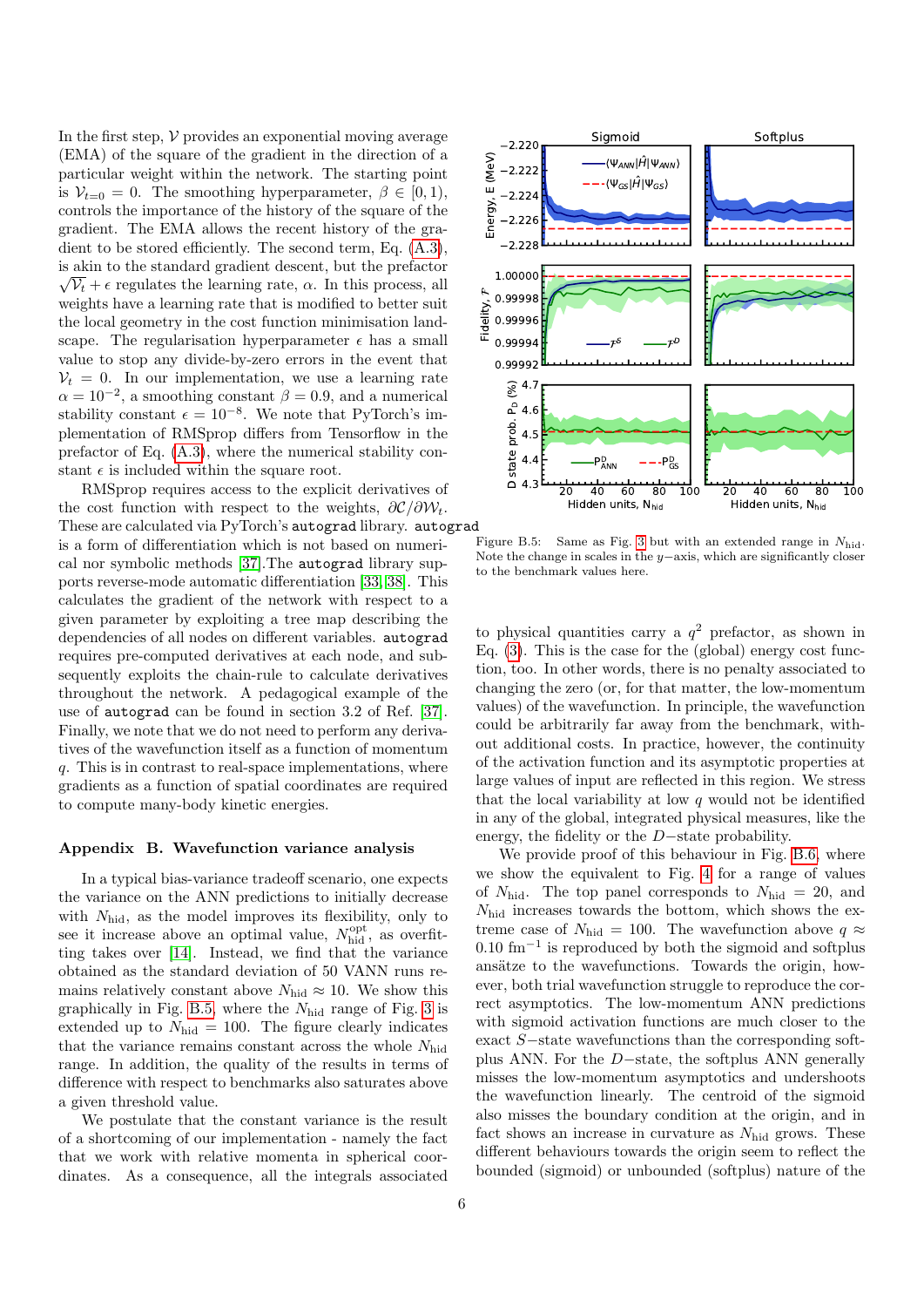

<span id="page-6-2"></span>Figure B.6: Same as Fig. [4,](#page-4-1) but for increasing values of  $N_{\text{hid}}$  from  $N_{\text{hid}} = 20$  (top row) to  $N_{\text{hid}} = 100$  (bottom row).

activation functions at large values of input.

Our arguments relate to the size of the bands towards the origin, shown in the insets. These figures demonstrate that the variance in the low-momentum values of the wavefunction increases with  $N_{\text{hid}}$ . As opposed to global integrated measures, local regions of the wavefunction are subject to a bias-variance trade-off. We take this as an indication that, above a certain threshold value of  $N_{\text{hid}}^{\text{opt}}$ , an increase in ANN complexity does not bring in an increase in wavefunction quality.

More details are provided in Fig. [B.7.](#page-7-36) Rather than showing the wavefunction itself, we focus here on the standard deviation of the wavefunction,  $\sigma_{\psi^L}$ , i.e. the width of the bands in Fig. [B.6.](#page-6-2) This is shown as a function of momentum in a log-log scale, to magnify the differences. Left (right) panels correspond to sigmoid (softplus) activation functions, and top (bottom) panels show results for the S− (D−)state. Different lines correspond to different values of  $N_{\text{hid}}$ . First, we reiterate the message that the variance of the wavefunction is maximal at the lowest momenta. In fact, the variance decreases sharply above  $q \approx 1 \text{ fm}^{-1}$ . Second, the  $N_{\text{hid}}$  dependence is also rather informative, as it indicates that the minimal variance in all the models is reached around  $N_{\rm hid}^{\rm opt} \approx 20$ . Values of  $N_{\rm hid}$  below or above the optimum value provide larger variances in wavefunctions. For the optimal value in the Figure, the differences between the underlying activation functions are small for the S−state, and within a factor of 2 for the D−state.

Finally, the dependence of  $\sigma_{\psi^L}$  on  $N_{\text{hid}}$  is also prone to relatively large jumps, as seen in the softplus S−state results between  $N_{\text{hid}} = 40$  and 60 or in the sigmoid D–state predictions between  $N_{\text{hid}} = 20$  and 40. A more detailed analysis may be needed to fully understand the origin, shape and  $N_{\text{hid}}$  dependence of these structures. Alternatively, it may be more interesting to incorporate the knowledge of low-momentum asymptotics in the ANN ansatz. In real-space implementations for electronic structure, the exponentially decaying asymptotics at large distances and the corresponding cusp conditions are known, and deliberately coded into the ANN as an additional layer [\[20,](#page-7-17) [21\]](#page-7-18). In the case of the deuteron, the implementation of the L−dependent boundary conditions would require an additional layer in the network to match wavefunctions into analytical behaviours at low values of momentum. We leave the analysis of these types of extensions for future work.

### References

- <span id="page-6-0"></span>[1] MacKay D J C 2003 Information Theory, Inference, and Learning Algorithms 1st ed (Cambridge University Press) ISBN 9780521642989
- <span id="page-6-1"></span>[2] Feindt M and Kerzel U 2006 Nucl. Instrum. Meth. A 559 190 proceedings of the X International Workshop on Advanced Computing and Analysis Techniques in Physics Research URL [http://www.sciencedirect.com/science/article/pii/](http://www.sciencedirect.com/science/article/pii/S0168900205022679) [S0168900205022679](http://www.sciencedirect.com/science/article/pii/S0168900205022679)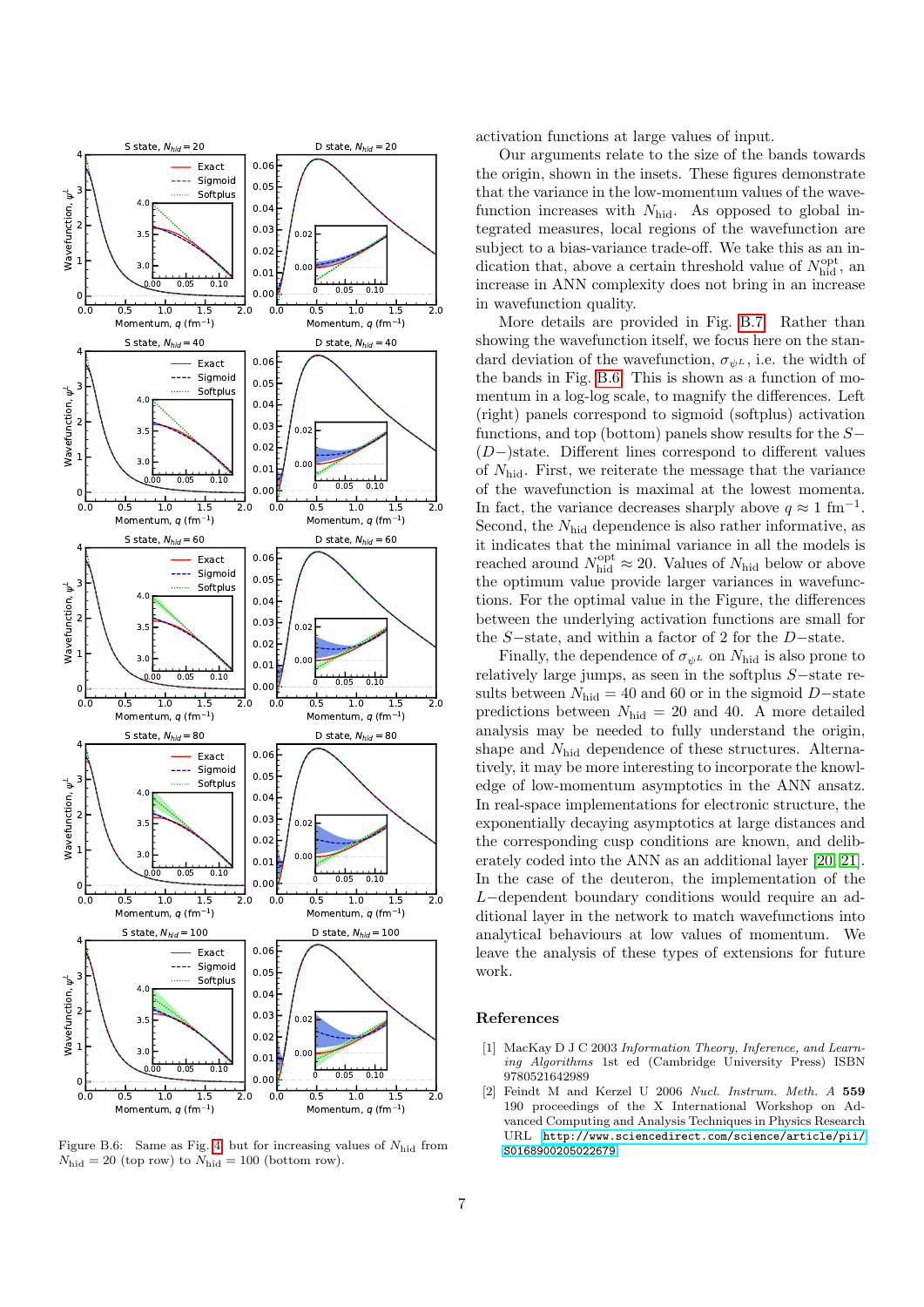

<span id="page-7-36"></span>Figure B.7: Top panels: standard deviation of the S−state wavefunction obtained after 50 minimisation runs as a function of momentum for the sigmoid (left) and softplus (right) activation functions. Different lines correspond to different values of  $N_{\text{hid}}$ . Bottom panels: the same for the D−state.

- <span id="page-7-0"></span>[3] Ball R D, Debbio L D, Forte S, Guffanti A, Latorre J I, Rojo J and Ubiali M 2010 Nuc. Phys. B 838 136 URL [http://www.](http://www.sciencedirect.com/science/article/pii/S0550321310002853) [sciencedirect.com/science/article/pii/S0550321310002853](http://www.sciencedirect.com/science/article/pii/S0550321310002853)
- <span id="page-7-1"></span>[4] Gernoth K, Clark J, Prater J and Bohr H 1993 Phys. Lett. B 300 1–7 URL [https://www.sciencedirect.com/science/](https://www.sciencedirect.com/science/article/abs/pii/0370269393907384) [article/abs/pii/0370269393907384](https://www.sciencedirect.com/science/article/abs/pii/0370269393907384)
- <span id="page-7-2"></span>[5] Gazula S, Clark J and Bohr H 1992 Nucl. Phys. A 540 1–26 URL [https://www.sciencedirect.com/science/article/abs/](https://www.sciencedirect.com/science/article/abs/pii/037594749290191L) [pii/037594749290191L](https://www.sciencedirect.com/science/article/abs/pii/037594749290191L)
- <span id="page-7-3"></span>[6] Utama R, Piekarewicz J and Prosper H B 2016 Phys. Rev. C 93 014311 URL [https://link.aps.org/doi/10.1103/PhysRevC.](https://link.aps.org/doi/10.1103/PhysRevC.93.014311) [93.014311](https://link.aps.org/doi/10.1103/PhysRevC.93.014311)
- <span id="page-7-4"></span>[7] Wang Z A, Pei J, Liu Y and Qiang Y 2019 Phys. Rev. Lett. 123 122501 URL [https://link.aps.org/doi/10.1103/](https://link.aps.org/doi/10.1103/PhysRevLett.123.122501) [PhysRevLett.123.122501](https://link.aps.org/doi/10.1103/PhysRevLett.123.122501)
- <span id="page-7-5"></span>[8] Niu Z M, Liang H Z, Sun B H, Long W H and Niu Y F 2019 Phys. Rev.  $C$  99(6) 064307 URL [https://link.aps.org/doi/](https://link.aps.org/doi/10.1103/PhysRevC.99.064307) [10.1103/PhysRevC.99.064307](https://link.aps.org/doi/10.1103/PhysRevC.99.064307)
- <span id="page-7-6"></span>[9] Freitas P S A and Clark J W 2019 Experiments in machine learning of alpha-decay half-lives (Preprint <1910.12345>) URL <http://arxiv.org/abs/1910.12345>
- <span id="page-7-7"></span>[10] Lasseri R D, Regnier D, Ebran J P and Penon A 2020 Phys.  $Rev.$  Lett.  $124(16)$  162502 URL [https://link.aps.org/doi/](https://link.aps.org/doi/10.1103/PhysRevLett.124.162502) [10.1103/PhysRevLett.124.162502](https://link.aps.org/doi/10.1103/PhysRevLett.124.162502)
- <span id="page-7-8"></span>[11] Negoita G A, Luecke G R, Vary J P, Maris P, Shirokov A M, Shin I J, Kim Y, Ng E G and Yang C 2018 (Preprint [1803.](1803.03215) [03215](1803.03215)) URL <http://arxiv.org/abs/1803.03215>
- <span id="page-7-9"></span>[12] Jiang W G, Hagen G and Papenbrock T 2019 Phys. Rev.  $C$  100(5) 054326 URL [https://link.aps.org/doi/10.1103/](https://link.aps.org/doi/10.1103/PhysRevC.100.054326) [PhysRevC.100.054326](https://link.aps.org/doi/10.1103/PhysRevC.100.054326)
- <span id="page-7-10"></span>[13] Dunjko V and Briegel H J 2018 Rep. Prog. Phys. 81 074001 URL <https://doi.org/10.1088/1361-6633/aab406>
- <span id="page-7-11"></span>[14] Mehta P, Bukov M, Wang C H, Day A G, Richardson C, Fisher C K and Schwab D J 2019 Phys. Rep.  $810$  1–124 URL [https:](https://doi.org/10.1016/j.physrep.2019.03.001) [//doi.org/10.1016/j.physrep.2019.03.001](https://doi.org/10.1016/j.physrep.2019.03.001)
- <span id="page-7-12"></span>[15] Carleo G, Cirac I, Cranmer K, Daudet L, Schuld M, Tishby N, Vogt-Maranto L and Zdeborová L 2019 Rev. Mod. Phys. 91(4) 045002 URL [https://link.aps.org/doi/10.1103/](https://link.aps.org/doi/10.1103/RevModPhys.91.045002) [RevModPhys.91.045002](https://link.aps.org/doi/10.1103/RevModPhys.91.045002)
- <span id="page-7-13"></span>[16] Carleo G and Troyer M 2017 Science 355 602 URL [https:](https://doi.org/10.1126/science.aag2302) [//doi.org/10.1126/science.aag2302](https://doi.org/10.1126/science.aag2302)
- <span id="page-7-14"></span>[17] Choo K, Carleo G, Regnault N and Neupert T 2018

Phys. Rev. Lett. 121 167204 URL [https://doi.org/10.1103/](https://doi.org/10.1103/PhysRevLett.121.167204) [PhysRevLett.121.167204](https://doi.org/10.1103/PhysRevLett.121.167204)

- <span id="page-7-15"></span>[18] Saito H 2017 J. Phys. Soc. Japan 86 093001 URL [https://](https://journals.jps.jp/doi/10.7566/JPSJ.86.093001) [journals.jps.jp/doi/10.7566/JPSJ.86.093001](https://journals.jps.jp/doi/10.7566/JPSJ.86.093001)
- <span id="page-7-16"></span>[19] Saito H 2018 J. Phys. Soc. Japan 87 074002 URL [https://](https://journals.jps.jp/doi/10.7566/JPSJ.87.074002) [journals.jps.jp/doi/10.7566/JPSJ.87.074002](https://journals.jps.jp/doi/10.7566/JPSJ.87.074002)
- <span id="page-7-17"></span>[20] Pfau D, Spencer J S, Matthews A G d G and Foulkes W M C 2019 Ab-Initio Solution of the Many-Electron Schrödinger Equation with Deep Neural Networks arxiv:1909.02487 URL <http://arxiv.org/abs/1909.02487>
- <span id="page-7-18"></span>[21] Hermann J, Schätzle Z and Noé F 2019 Deep neural network solution of the electronic Schrödinger equation arxiv:1909.08423 URL <http://arxiv.org/abs/1909.08423>
- <span id="page-7-19"></span>[22] Choo K, Mezzacapo A and Carleo G 2020 Nat. Commun. 11 2368 URL <https://doi.org/10.1038/s41467-020-15724-9>
- <span id="page-7-20"></span>[23] Adams C, Carleo G, Lovato A and Rocco N 2020 Variational Monte Carlo calculations of  $A \leq 4$  nuclei with an artificial neural-network correlator ansatz arxiv:2007.14282 URL <http://arxiv.org/abs/2007.14282>
- <span id="page-7-21"></span>[24] Gao X and Duan L M 2017 Nat. Commun. 8 1 URL [https:](https://doi.org/10.1038/s41467-017-00705-2) [//doi.org/10.1038/s41467-017-00705-2](https://doi.org/10.1038/s41467-017-00705-2)
- <span id="page-7-22"></span>[25] Dumitrescu E F, McCaskey A J, Hagen G, Jansen G R, Morris T D, Papenbrock T, Pooser R C, Dean D J and Lougovski P 2018 Phys. Rev. Lett. 120(21) 210501 URL [https://link.aps.](https://link.aps.org/doi/10.1103/PhysRevLett.120.210501) [org/doi/10.1103/PhysRevLett.120.210501](https://link.aps.org/doi/10.1103/PhysRevLett.120.210501)
- <span id="page-7-23"></span>[26] Hochreiter S, Bengio Y, Frasconi P and Schmidhuber J 2001 A Field Guide to Dynamical Recurrent Networks ed Kremer S C and Kolen J F (Wiley-IEEE Press) chap Gradient flow in recurrent nets: the difficulty of learning long-term dependencies
- <span id="page-7-24"></span>[27] Bogner S and Furnstahl R 2006 Phys. Lett. B 632 501 – 506 URL [http://www.sciencedirect.com/science/article/](http://www.sciencedirect.com/science/article/pii/S0370269305015923) [pii/S0370269305015923](http://www.sciencedirect.com/science/article/pii/S0370269305015923)
- <span id="page-7-25"></span>[28] Bogner S and Furnstahl R 2006 Phys. Lett. B 639 237 – 241 URL [http://www.sciencedirect.com/science/article/](http://www.sciencedirect.com/science/article/pii/S0370269306007350) [pii/S0370269306007350](http://www.sciencedirect.com/science/article/pii/S0370269306007350)
- <span id="page-7-26"></span>[29] Anderson E R, Bogner S K, Furnstahl R J and Perry R J 2010 Phys. Rev.  $C$  82 054001 URL [https://link.aps.org/doi/10.](https://link.aps.org/doi/10.1103/PhysRevC.82.054001) [1103/PhysRevC.82.054001](https://link.aps.org/doi/10.1103/PhysRevC.82.054001)
- <span id="page-7-27"></span>[30] Entem D R and Machleidt R 2003 Phys. Rev. C 68 041001 URL <http://link.aps.org/doi/10.1103/PhysRevC.68.041001>
- <span id="page-7-28"></span>[31] Cybenko G 1989 Math. Control. Signals, Syst. 2 303–314 URL <http://link.springer.com/10.1007/BF02551274>
- <span id="page-7-29"></span>[32] Hornik K 1991 Neural Networks 4 251–257 URL [https://www.sciencedirect.com/science/article/pii/](https://www.sciencedirect.com/science/article/pii/089360809190009T?via{%}3Dihub) [089360809190009T?via{%}3Dihub](https://www.sciencedirect.com/science/article/pii/089360809190009T?via{%}3Dihub)
- <span id="page-7-30"></span>[33] Paszke A, Gross S, Chintala S, Chanan G, Yang E, DeVito Z, Lin Z, Desmaison A, Antiga L and Lerer A 2017 Automatic differentiation in PyTorch NIPS Autodiff Workshop URL <https://pytorch.org/>
- <span id="page-7-31"></span>[34] Glorot X and Bengio Y 2010 Understanding the difficulty of training deep feedforward neural networks Proceedings of the thirteenth international conference on artificial intelligence and statistics pp 249–256
- <span id="page-7-32"></span>[35] Tieleman T and Hinton G 2012 Lecture 6.5-rmsprop: Divide the gradient by a running average of its recent magnitude COURSERA: Neural networks for machine learning URL [https://www.cs.toronto.edu/~tijmen/csc321/slides/](https://www.cs.toronto.edu/~tijmen/csc321/slides/lecture_slides_lec6.pdf) [lecture\\_slides\\_lec6.pdf](https://www.cs.toronto.edu/~tijmen/csc321/slides/lecture_slides_lec6.pdf)
- <span id="page-7-33"></span>[36] Rios A and Keeble JWT T 2020 In preparation
- <span id="page-7-34"></span>[37] Baydin A G, Pearlmutter B A, Radul A A and Siskind J M 2017 J. Mach. Learn. Res. 18 5595–5637
- <span id="page-7-35"></span>[38] Paszke A, Gross S, Massa F, Lerer A, Bradbury J, Chanan G, Killeen T, Lin Z, Gimelshein N, Antiga L, Desmaison A, Kopf A, Yang E, DeVito Z, Raison M, Tejani A, Chilamkurthy S, Steiner B, Fang L, Bai J and Chintala S 2019 Pytorch: An imperative style, high-performance deep learning library Advances in Neural Information Processing Systems 32 ed Wallach H, Larochelle H, Beygelzimer A, dAlche-Buc F, Fox E and Garnett R (Curran Associates, Inc.) pp 8024–8035 URL [http://papers.neurips.cc/paper/](http://papers.neurips.cc/paper/9015-pytorch-an-imperative-style-high-performance-deep-learning-library.pdf) [9015-pytorch-an-imperative-style-high-performance-deep-](http://papers.neurips.cc/paper/9015-pytorch-an-imperative-style-high-performance-deep-learning-library.pdf)learning